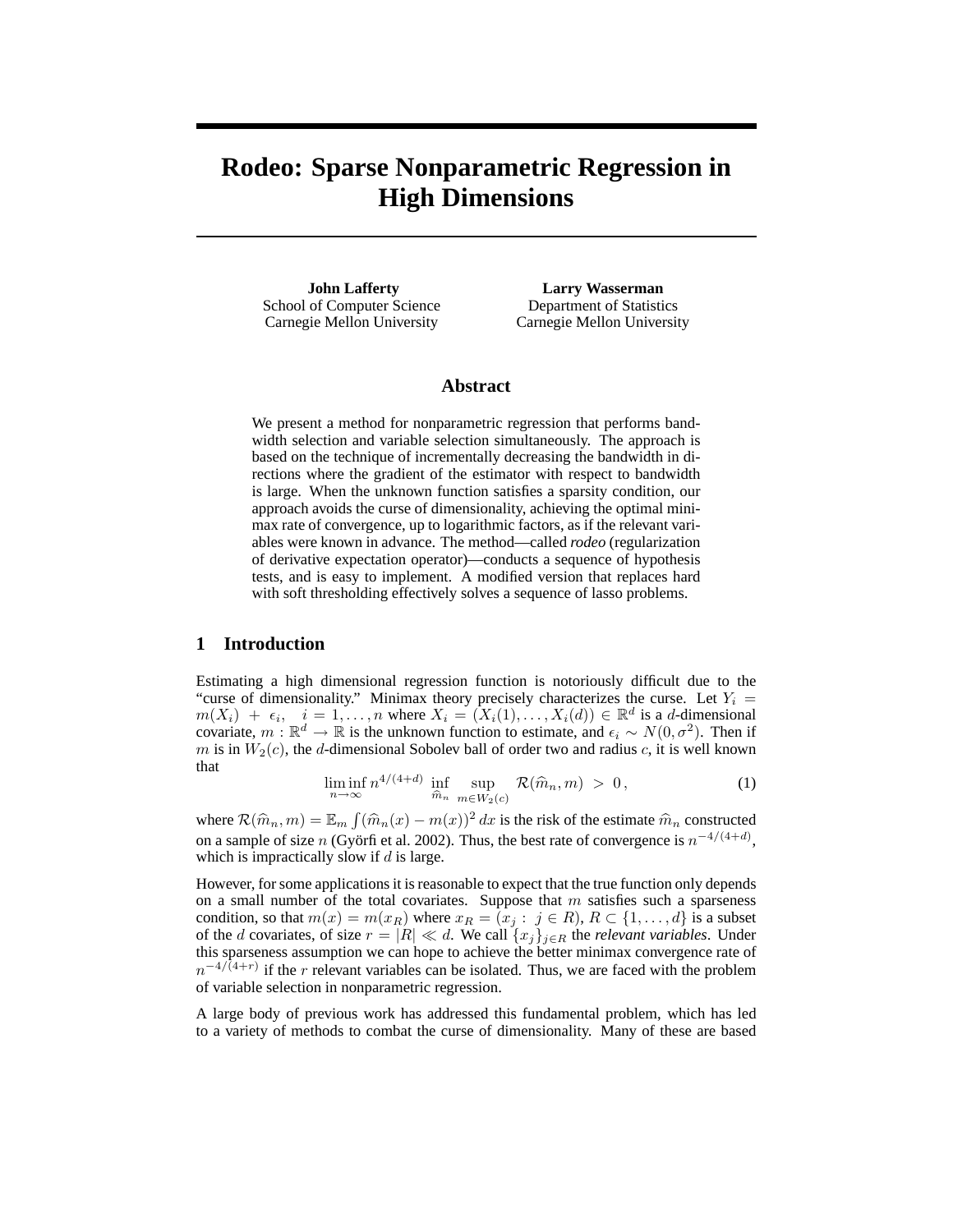on very clever, though often heuristic techniques. For additive models of the form  $f(x) = \sum_j f_j(x_j)$ , standard methods like stepwise selection,  $C_p$  and AIC can be used (Hastie et al. 2001). For spline models, Zhang et al. (2005) use likelihood basis pursuit, essentially the lasso adapted to the spline setting. CART (Breiman et al. 1984) and MARS (Friedman 1991) effectively perform variable selection as part of their function fitting. More recently, Li et al. (2005) use independence testing for variable selection and Bühlmann and Yu (2005) introduced a boosting approach. While these methods have met with varying degrees of empirical success, they can be challenging to implement and demanding computationally. Moreover, these methods are typically difficult to analyze theoretically, and so often come with no formal guarantees. Indeed, the theoretical analysis of sparse *parametric* estimators such as the lasso (Tibshirani 1996) is difficult, and only recently has significant progress been made on this front (Donoho 2004; Fu and Knight 2000).

In this paper we present a new approach to sparse nonparametric function estimation that is both computationally simple and amenable to theoretical analysis. We call the general framework *rodeo*, for regularization of derivative expectation operator. It is based on the idea that bandwidth and variable selection can be simultaneously performed by computing the infinitesimal change in a nonparametric estimator as a function of the smoothing parameters, and then thresholding these derivatives to effectively get a sparse estimate. As a simple version of this principle we use hard thresholding, effectively carrying out a sequence of hypothesis tests. A modified version that replaces testing with soft thresholding effectively solves a sequence of lasso problems. The potential appeal of this approach is that it can be based on relatively simple and theoretically well understood nonparametric techniques such as local linear smoothing, leading to methods that are simple to implement and can be used in high dimensional problems. Moreover, we show that the rodeo can achieve near optimal minimax rates of convergence, and therefore circumvents the curse of dimensionality when the true function is indeed sparse. When applied in one dimension, our method yields a locally optimal bandwidth. We present experiments on both synthetic and real data that demonstrate the effectiveness of the new approach.

# **2 Rodeo: The Main Idea**

The key idea in our approach is as follows. Fix a point x and let  $\hat{m}_h(x)$  denote an estimator of  $m(x)$  based on a vector of smoothing parameters  $h = (h_1, \ldots, h_d)$ . If c is a scalar, then we write  $h = c$  to mean  $h = (c, \ldots, c)$ . Let  $M(h) = \mathbb{E}(\widehat{m}_h(x))$  denote the mean of  $\hat{m}_h(x)$ . For now, assume that  $x_i$  is one of the observed data points and that  $\hat{m}_0(x) = Y_i$ .<br>In that case,  $m(x) = M(0) = \mathbb{F}(X)$ . If  $B = (h(t) : 0 \le t \le 1)$  is a smooth nath through In that case,  $m(x) = M(0) = \mathbb{E}(Y_i)$ . If  $P = (h(t): 0 \le t \le 1)$  is a smooth path through the set of smoothing parameters with  $h(0) = 0$  and  $h(1) = 1$  (or any other fixed, large bandwidth) then

$$
m(x) = M(0) = M(1) - \int_0^1 \frac{dM(h(s))}{ds} ds = M(1) - \int_0^1 \langle D(s), \dot{h}(s) \rangle ds
$$

where  $D(h) = \nabla M(h) = \left(\frac{\partial M}{\partial h_j}, \dots, \frac{\partial M}{\partial h_j}\right)$  $\int_0^T$  is the gradient of  $M(h)$  and  $\dot{h}(s) = \frac{dh(s)}{ds}$  is the derivative of  $h(s)$  along the path. A biased, low variance estimator of  $M(1)$  is  $\hat{m}_1(x)$ . An unbiased estimator of  $D(h)$  is

$$
Z(h) = \left(\frac{\partial \widehat{m}_h(x)}{\partial h_1}, \dots, \frac{\partial \widehat{m}_h(x)}{\partial h_d}\right)^T.
$$
 (2)

The naive estimator

$$
\widehat{m}(x) = \widehat{m}_1(x) - \int_0^1 \langle Z(s), \dot{h}(s) \rangle ds \tag{3}
$$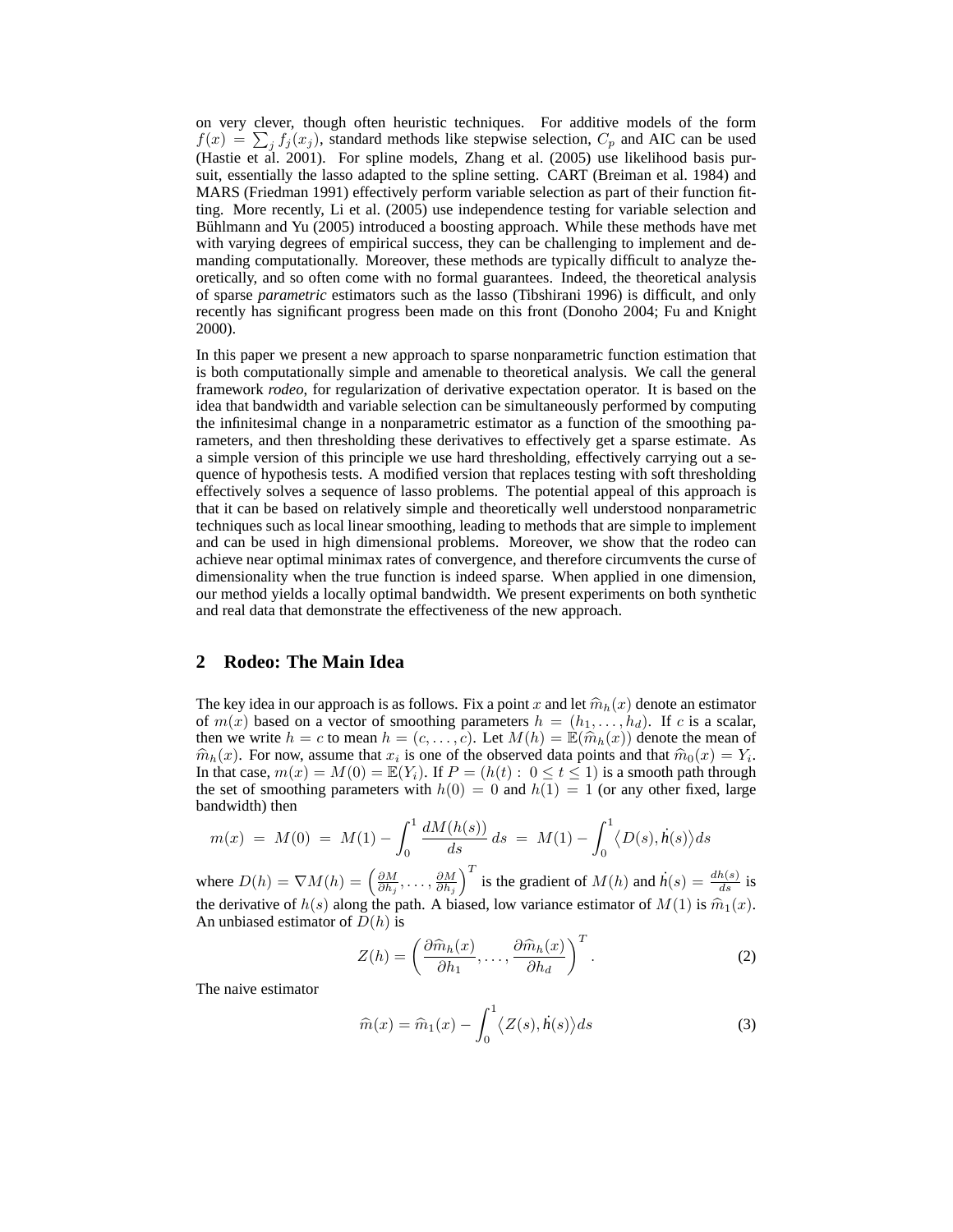

Figure 1: The bandwidths for the relevant variables  $(h_2)$  are shrunk, while the bandwidths for the irrelevant variables  $(h_1)$  are kept relatively large. The simplest rodeo algorithm shrinks the bandwidths in discrete steps  $1, \beta, \beta^2, \ldots$  for some  $0 < \beta < 1$ .

is identically equal to  $\hat{m}_0(x) = Y_i$ , which has poor risk since the variance of  $Z(h)$  is large<br>for small by Housings, our pressity essumption on m suggests that there should be notherformed. for small  $h$ . However, our sparsity assumption on  $m$  suggests that there should be paths for which  $D(h)$  is also sparse. Along such a path, we replace  $Z(h)$  with an estimator  $D(h)$ that makes use of the sparsity assumption. Our estimate of  $m(x)$  is then

$$
\widetilde{m}(x) = \widehat{m}_1(x) - \int_0^1 \langle \widehat{D}(s), \dot{h}(s) \rangle ds. \tag{4}
$$

To implement this idea we need to do two things: (i) we need to find a sparse path and (ii) we need to take advantage of this sparseness when estimating  $D$  along that path.

The key observation is that if  $x_j$  is irrelevant, then we expect that changing the bandwidth  $h_j$  for that variable should cause only a small change in the estimator  $\hat{m}_h(x)$ . Conversely, if  $x_j$  is relevant, then we expect that changing the bandwidth  $h_j$  for that variable should cause a large change in the estimator. Thus,  $Z_j = \partial \hat{m}_h(x)/\partial h_j$  should discriminate be-<br>tween relevant and irrelevant covariates. To simplify the procedure, we can replace the tween relevant and irrelevant covariates. To simplify the procedure, we can replace the continuum of bandwidths with a discrete set where each  $h_j \in \mathcal{B} = \{h_0, \beta h_0, \beta^2 h_0, \ldots\}$ for some  $0 < \beta < 1$ . Moreover, we can proceed in a greedy fashion by estimating  $D(h)$ sequentially with  $h_j \in \mathcal{B}$  and setting  $\hat{D}_j(h) = 0$  when  $h_j < \hat{h}_j$ , where  $\hat{h}_j$  is the first h such that  $|Z_j(h)| < \lambda_j(h)$  for some threshold  $\lambda_j$ . This greedy version, coupled with the hard threshold estimator, yields  $\widetilde{m}(x) = \widehat{m}_{\widehat{h}}(x)$ . A conceptual illustration of the idea is<br>shown in Figure 1. This idea can be implemented using a greedy elgorithm, coupled with shown in Figure 1. This idea can be implemented using a greedy algorithm, coupled with the hard threshold estimator, to yield a bandwidth selection procedure based on testing.

This approach to bandwidth selection is similar to that of Lepski et al. (1997), which uses a more refined test leads to estimators that achieve good spatial adaptation over large function classes. Our approach is also similar to a method of Ruppert (1997) that uses a sequence of decreasing bandwidths and then estimates the optimal bandwidth by estimating the mean squared error as a function of bandwidth. Our greedy approach tests whether an infinitesimal change in the bandwidth from its current setting leads to a significant change in the estimate, and is more easily extended to a practical method in higher dimensions. Related work of Hristache et al. (2001) focuses on variable selection in multi-index models rather than on bandwidth estimation.

# **3 Rodeo using Local Linear Regression**

We now present the multivariate case in detail, using local linear smoothing as the basic method since it is known to have many good properties. Let  $x = (x(1), \ldots, x(d))$  be some point at which we want to estimate m. Let  $\hat{m}_H(x)$  denote the local linear estimator of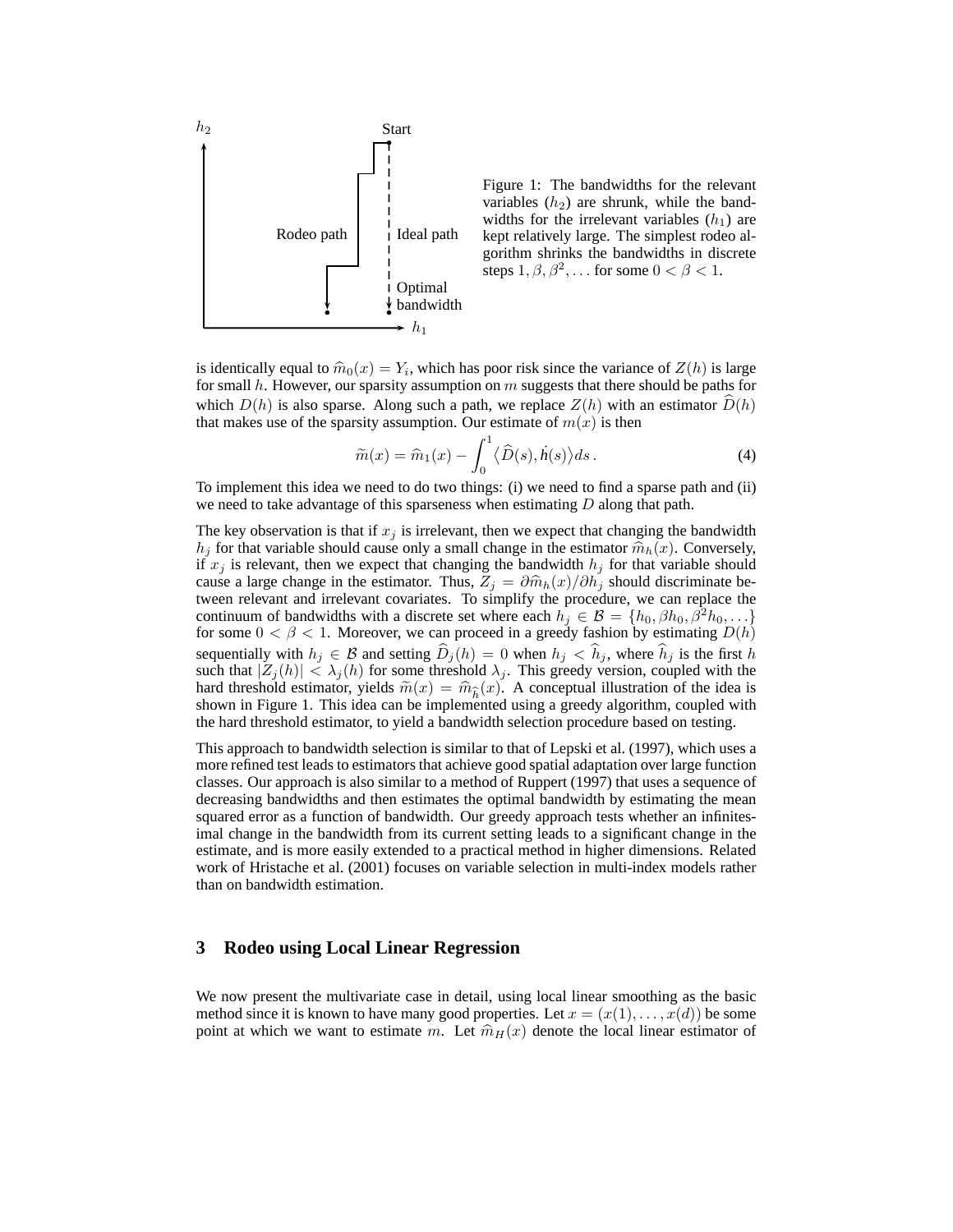$m(x)$  using bandwidth matrix H. Thus,

$$
\widehat{m}_H(x) = e_1^T (X_x^T W_x X_x)^{-1} X_x^T W_x Y, \qquad X_x = \begin{pmatrix} 1 & (X_1 - x)^T \\ \vdots & \vdots \\ 1 & (X_n - x)^T \end{pmatrix}
$$
 (5)

 $\sqrt{T}$ 

where  $e_1 = (1, 0, \ldots, 0)^T$ , and  $W_x$  is the diagonal matrix with  $(i, i)$  element  $K_H(X_i - x)$ and  $K_H(u) = |H|^{-1} K(H^{-1})$ and  $K_H(u) = |H|^{-1} K(H^{-1}u)$ . The estimator  $\hat{m}_H$  can be written as  $\hat{m}_H(x) = \sum_{i=1}^n G(X_i, x, h) Y_i$  where

$$
G(u, x, h) = e_1^T (X_x^T W_x X_x)^{-1} \begin{pmatrix} 1 \\ (u - x)^T \end{pmatrix} K_H(u - x)
$$
 (6)

is called the *effective kernel*. We assume that the covariates are random with sampling density  $f(x)$ , and make the same assumptions as Ruppert and Wand (1994) in their analysis of the bias and variance of local linear regression. In particular, (i) the kernel  $K$  has compact support with zero odd moments and  $\int uu^\top K(u) du = \nu_2(K)I$  and (ii) the sampling density  $f(x)$  is continuously differentiable and strictly positive. In the version of the algorithm that follows, we take  $K$  to be a product kernel and  $H$  to be diagonal with elements  $h = (h_1, \ldots, h_d).$ 

Our method is based on the statistic

$$
Z_j = \frac{\partial \hat{m}_h(x)}{\partial h_j} = \sum_{i=1}^n G_j(X_i, x, h) Y_i \tag{7}
$$

where  $G_j(u, x, h) = \frac{\partial G(u, x, h)}{\partial h_j}$ . Straightforward calculations show that

$$
Z_j = \frac{\partial \widehat{m}_h(x)}{\partial h_j} = e_1^\top (X_x^\top W_x X_x)^{-1} X_x^\top \frac{\partial W_x}{\partial h_j} (Y - X_x \widehat{\alpha}) \tag{8}
$$

where  $\hat{\alpha} = (X_x^\top W_x X_x)^{-1} X_x^\top W_x Y$  is the coefficient vector for the local linear fit. Note that the factor  $|H|^{-1} = \prod_{i=1}^d 1/h_i$  in the kernel cancels in the expression for  $\hat{m}$ , and therefore we can ignore it in our calculation of  $Z_j$ . Assuming a product kernel we have

$$
W_x = \text{diag}\left(\prod_{j=1}^d K((X_{1j}-x_j)/h_j), \dots, \prod_{j=1}^d K((X_{nj}-x_j)/h_j)\right) \tag{9}
$$

and  $\partial W_x/\partial h_i = W_x D_i$  where

$$
D_j = \text{diag}\left(\frac{\partial \log K((X_{1j} - x_j)/h_j)}{\partial h_j}, \dots, \frac{\partial \log K((X_{nj} - x_j)/h_j)}{\partial h_j}\right) \tag{10}
$$

and thus  $Z_j = e_1^\top (X_x^\top W_x X_x)^{-1} X_x^\top W_x D_j (Y - X_x \hat{\alpha})$ . For example, with the Gaussian kernel  $K(u) = \exp(-u^2/2)$  we have  $D_j = \frac{1}{h_j^3} \text{diag}((X_{1j} - x_j)^2, \dots, (X_{nj} - x_j)^2)$ .

Let

$$
\mu_j \equiv \mu_j(h) = \mathbb{E}(Z_j | X_1, \dots, X_n) = \sum_{i=1}^n G_j(X_i, x, h) m(X_i)
$$
 (11)

$$
s_j^2 \equiv s_j^2(h) = \mathbb{V}(Z_j | X_1, \dots, X_n) = \sigma^2 \sum_{i=1}^n G_j(X_i, x, h)^2.
$$
 (12)

Then the hard thresholding version of the rodeo algorithm is given in Figure 2.

The algorithm requires that we insert an estimate  $\hat{\sigma}$  of  $\sigma$  in (12). One estimate of  $\sigma$  can be obtained by generalizing a method of Rice (1984). For  $i < \ell$ , let  $d_{i\ell} = ||X_i - X_{\ell}||$ . Fix an integer J and let  $\mathcal{E}$  denote the set of pairs  $(i, \ell)$  corresponding to the J smallest values of  $d_{i\ell}$ . Now define  $\hat{\sigma}^2 = \frac{1}{2J} \sum_{i,\ell \in \mathcal{E}} (\hat{Y}_i - \hat{Y}_\ell)^2$ . Then  $\mathbb{E}(\hat{\sigma}^2) = \sigma^2 + \text{bias}$  where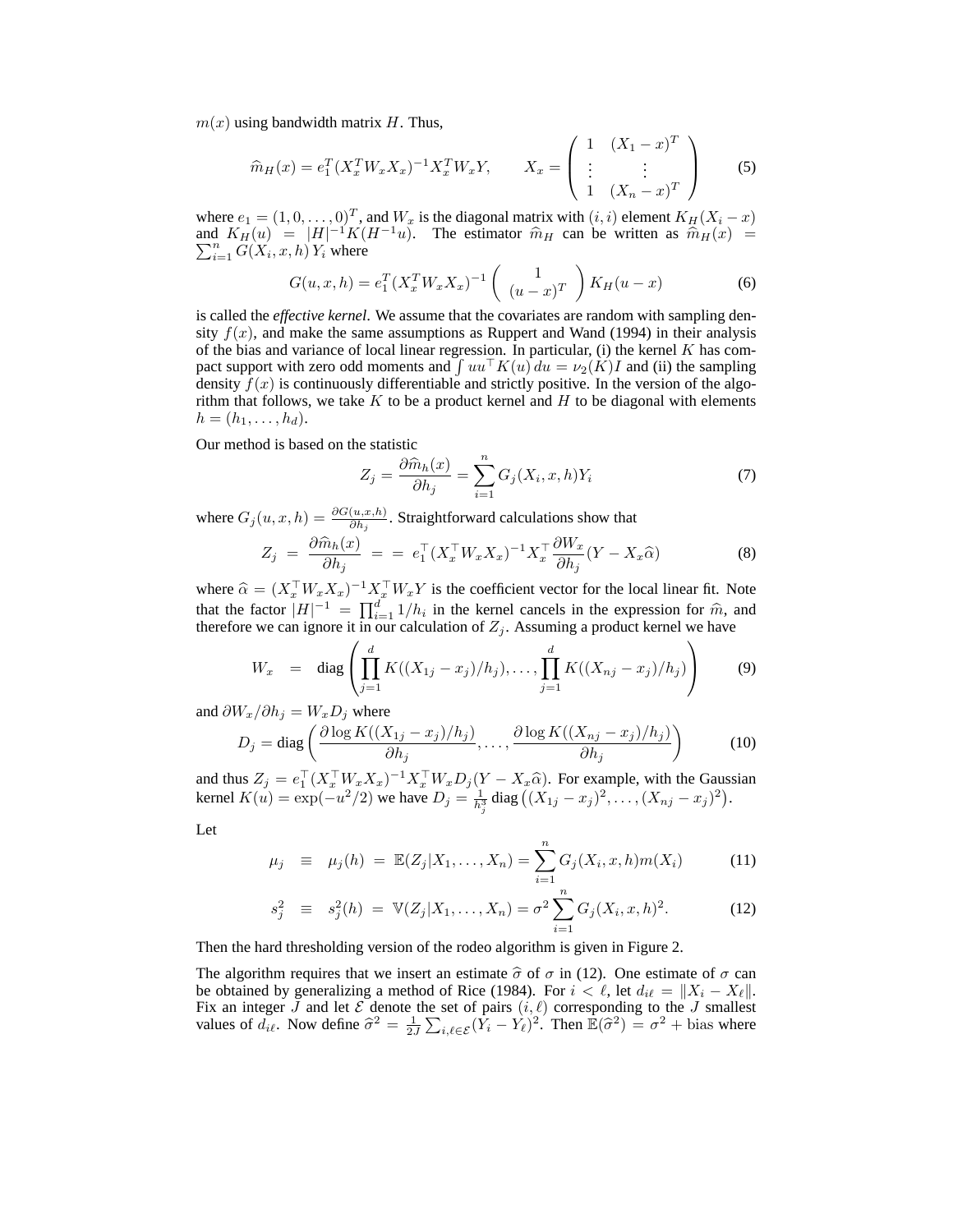Rodeo: Hard thresholding version

- 1. *Select* parameter  $0 < \beta < 1$  and initial bandwidth  $h_0$  slowly decreasing to zero, with  $h_0 = \Omega(1/\sqrt{\log \log n})$ . Let  $c_n = \Omega(1)$  be a sequence satisfying  $dc_n =$  $\Omega(\log n)$ .
- 2. *Initialize* the bandwidths, and activate all covariates:
	- (a)  $h_j = h_0, j = 1, 2, \ldots, d$ .
	- (b)  $A = \{1, 2, ..., d\}$
- 3. *While*  $\mathcal A$  *is nonempty*, do for each  $j \in \mathcal A$ :
	- (a) Compute the estimated derivative expectation:  $Z_j$  (equation 7) and  $s_j$  (equation 12).
	- (b) Compute the threshold  $\lambda_j = s_j \sqrt{2 \log(d c_n)}$ .
	- (c) If  $|Z_j| \geq \lambda_j$ , then set  $h_j \leftarrow \beta h_j$ , otherwise remove j from A.
- 4. *Output* bandwidths  $h^* = (h_1, \ldots, h_d)$  and estimator  $\widetilde{m}(x) = \widehat{m}_{h^*}(x)$ .

Figure 2: The hard thresholding version of the rodeo, which can be applied using the derivatives  $Z_i$  of any nonparametric smoother.

bias  $\leq D \sup_x \sum_{j \in R}$   $\partial f(x)$  $\partial x_j$ with  $D = \max_{i,\ell \in \mathcal{E}} ||X_i - X_\ell||$ . There is a bias-variance tradeoff: large J makes  $\hat{\sigma}^2$  positively biased, and small J makes  $\hat{\sigma}^2$  highly variable. Note however that the bias is mitigated by sparsity (small  $r$ ). This is the estimator used in our examples.

# **4 Analysis**

In this section we present some results on the properties of the resulting estimator. Formally, we use a triangular array approach so that  $f(x)$ ,  $m(x)$ , d and r can all change as n changes. For convenience of notation we assume that the covariates are numbered such that the relevant variables  $x_j$  correspond to  $1 \leq j \leq r$ , and the irrelevant variables to  $j > r$ . To begin, we state the following technical lemmas on the mean and variance of  $Z_i$ .

**Lemma 4.1.** Suppose that K is a product kernel with bandwidth vector  $h = (h_1, \ldots, h_d)$ . If the sampling density f is uniform, then  $\mu_j = 0$  for all  $j \in R^c$ . More generally, assuming that r is bounded, we have the following when  $h_j \to 0$ : If  $j \in R^c$  the derivative of the bias is ∂

$$
\mu_j = \frac{\partial}{\partial h_j} \mathbb{E}[\hat{m}_H(x) - m(x)] = -\text{tr}(H_R \mathcal{H}_R) \nu_2^2 (\nabla_j \log f(x))^2 h_j + o_P(h_j) \quad (13)
$$

where the Hessian of  $m(x)$  is  $\mathcal{H} =$  $\begin{pmatrix} \mathcal{H}_R & \mathbf{0} \\ \mathbf{0} & \mathbf{0} \end{pmatrix}$  and  $H_R = \text{diag}(h_1^2, \dots, h_r^2)$ . For  $j \in R$ 

we have

$$
\mu_j = \frac{\partial}{\partial h_j} \mathbb{E}[\widehat{m}_H(x) - m(x)] = h_j \nu_2 m_{jj}(x) + o_P(h_j). \tag{14}
$$

**Lemma 4.2.** Let  $C = \left(\frac{\sigma^2 R(K)}{4m(r)}\right)$  $4m(x)$ where  $R(K) = \int K(u)^2 du$ . Then, if  $h_j = o(1)$ ,  $s_j^2 = \mathbb{V}$ ar $(Z_j | X_1, \dots, X_n) = \frac{C}{nh_j^2}$  $\int \frac{d}{\prod}$  $k=1$ 1  $h_k$  $\bigg(1+o_P(1)\bigg)$  $(15)$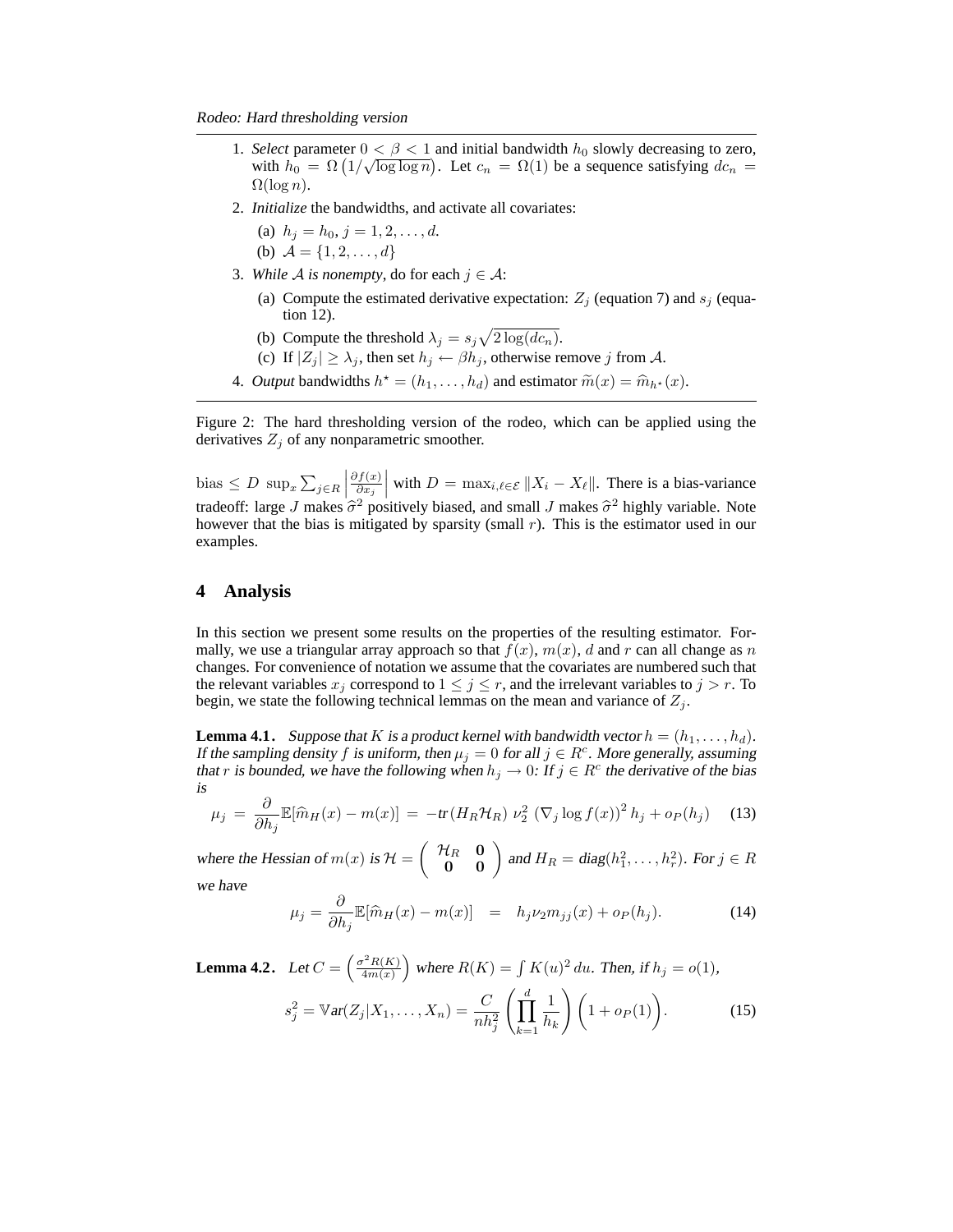These lemmas parallel the calculations of Ruppert and Wand (1994) except for the difference that the irrelevant variables have different leading terms in the expansions than relevant variables.

Our main theoretical result characterizes the asymptotic running time, selected bandwidths, and risk of the algorithm. In order to get a practical algorithm, we need to make assumptions on the functions  $m$  and  $f$ .

(A1) For some constant  $k > 0$ , each  $j > r$  satisfies

$$
\nabla_j \log f(x) = O\left(\frac{\log^k n}{n^{1/4}}\right) \tag{16}
$$

(A2) For each  $j \leq r$ ,

$$
m_{jj}(x) \neq 0. \tag{17}
$$

*Explanation of the Assumptions.* To give the intuition behind these assumptions, recall from Lemma 4.1 that

$$
\mu_j = \begin{cases} A_j h_j + o_P(h_j) & j \le r \\ B_j h_j + o_P(h_j) & j > r \end{cases}
$$
\n(18)

where

$$
A_j = \nu_2 m_{jj}(x), \quad B_j = -\text{tr}(H\mathcal{H})\nu_2^2 (\nabla_j \log f(x))^2. \tag{19}
$$

Moreover,  $\mu_j = 0$  when the sampling density f is uniform or the data are on a regular grid. Consider assumption (A1). If  $\tilde{f}$  is uniform then this assumption is automatically satisfied since then  $\mu_j(s) = 0$  for  $j > r$ . More generally,  $\mu_j$  is approximately proportional to  $(\nabla_j \log f(x))^2$  for  $j > r$  which implies that  $|\mu_j| \approx 0$  for irrelevant variables if f is sufficiently smooth in the variable  $x_j$ . Hence, assumption (A1) can be interpreted as requiring that  $f$  is sufficiently smooth in the irrelevant dimensions.

Now consider assumption (A2). Equation (18) ensures that  $\mu_j$  is proportional to  $h_j |m_{jj}(x)|$  for small  $h_j$ . Since we take the initial bandwidth  $h_0$  to be decreasingly slowly with n, (A2) implies that  $|\mu_j(h)| \ge ch_j |m_{jj}(x)|$  for some constant  $c > 0$ , for sufficiently large  $n$ .

In the following we write  $Y_n = \tilde{O}_P(a_n)$  to mean that  $Y_n = O_P(b_n a_n)$  where  $b_n$  is logarithmic in n; similarly,  $a_n = \tilde{\Omega}(b_n)$  if  $a_n = \Omega(b_n c_n)$  where  $c_n$  is logarithmic in n.

**Theorem 4.3.** Suppose assumptions (A1) and (A2) hold. In addition, suppose that  $d_{\text{min}} =$  $\min_{j \leq r} |m_{jj}(x)| = \Omega(1)$  and  $d_{\max} = \max_{j \leq r} |m_{jj}(x)| = O(1)$ . Then the number of iterations  $\tilde{T}_n$  until the rodeo stops satisfies

$$
\mathbb{P}\left(\frac{1}{4+r}\log_{1/\beta}(na_n) \leq T_n \leq \frac{1}{4+r}\log_{1/\beta}(nb_n)\right) \longrightarrow 1 \tag{20}
$$

where  $a_n = \tilde{\Omega}(1)$  and  $b_n = \tilde{O}(1)$ . Moreover, the algorithm outputs bandwidths  $h^*$  that satisfy

$$
\mathbb{P}\left(h_j^* \ge \frac{1}{\log^k n} \text{ for all } j > r\right) \longrightarrow 1\tag{21}
$$

and

$$
\mathbb{P}\left(h_0(nb_n)^{-1/(4+r)} \le h_j^* \le h_0(na_n)^{-1/(4+r)} \text{ for all } j \le r\right) \longrightarrow 1. \tag{22}
$$

**Corollary 4.4.** Under the conditions of Theorem 4.3, the risk  $\mathcal{R}(h^*)$  of the rodeo estimator satisfies

$$
\mathcal{R}(h^*) = \widetilde{O}_P\left(n^{-4/(4+r)}\right). \tag{23}
$$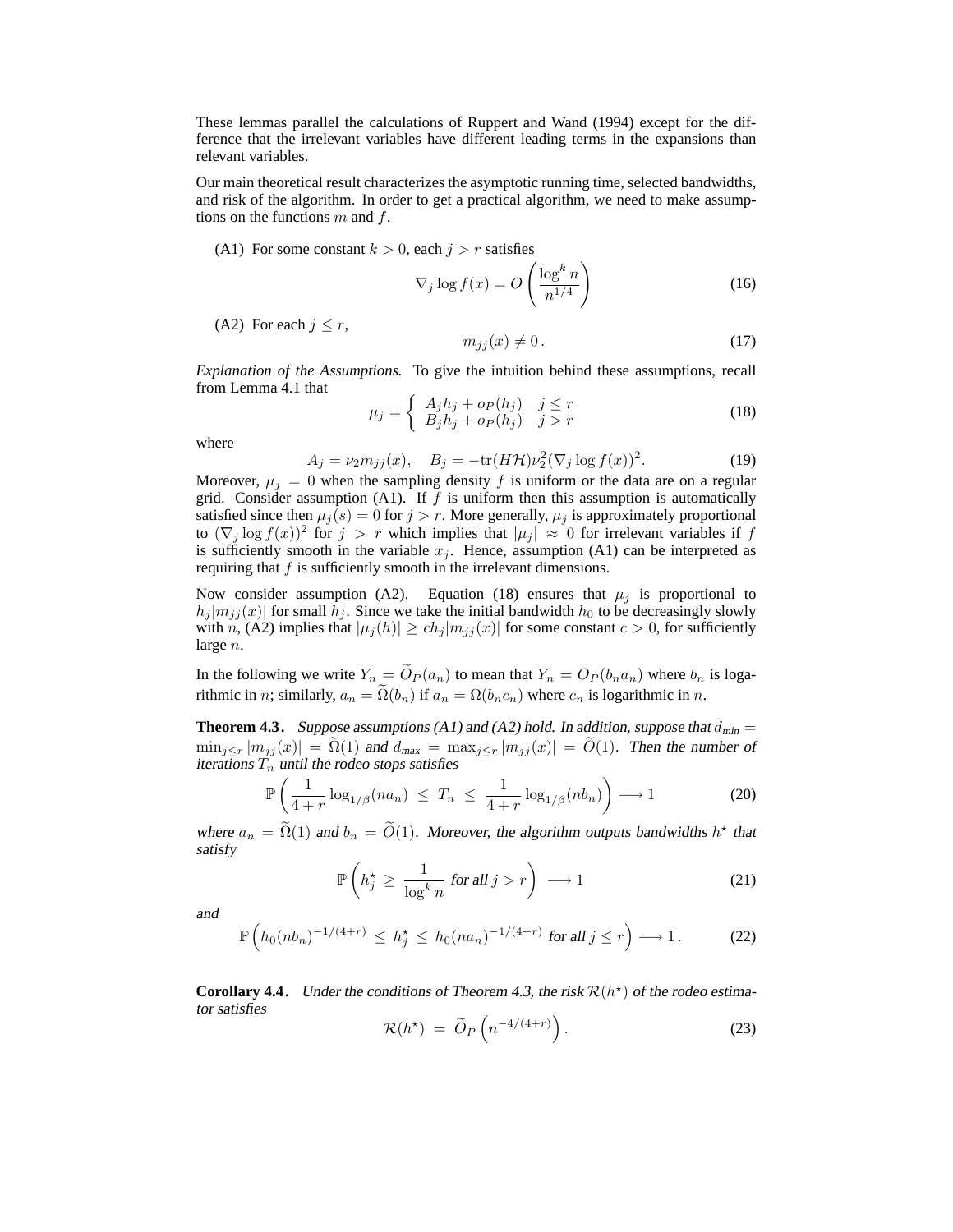In the one-dimensional case, this result shows that the algorithm recovers the locally optimal bandwidth, giving an adaptive estimator, and in general attains the optimal (up to logarithmic factors) minimax rate of convergence.

The proofs of these results are given in the full version of the paper.

# **5 Some Examples and Extensions**

Figure 3 illustrates the rodeo on synthetic and real data. The left plot shows the bandwidths obtained on a synthetic dataset with  $n = 500$  points of dimension  $d = 20$ . The covariates are generated as  $x_i \sim \text{Uniform}(0, 1)$ , the true function is  $m(x) = 2(x_1+1)^2+2\sin(10x_2)$ , and  $\sigma = 1$ . The results are averaged over 50 randomly generated data sets; note that the displayed bandwidth paths are not monotonic because of this averaging. The plot shows how the bandwidths of the relevant variables shrink toward zero, while the bandwidths of the irrelevant variables remain large. Simulations on other synthetic data sets, not included here, are similar and indicate that the algorithm's performance is consistent with our theoretical analysis.

The framework introduced here has many possible generalizations. While we have focused on estimation of m locally at a point x, the idea can be extended to carry out global bandwidth and variable selection by averaging over multiple evaluation points  $x_1, \ldots, x_k$ . These could be points interest for estimation, could be randomly chosen, or could be taken to be identical to the observed  $X_i$ s. In addition, it is possible to consider more general paths, for example using soft thresholding or changing only the bandwidth corresponding to the largest  $|Z_i|/\lambda_i$ .

Such a version of the rodeo can be seen as a nonparametric counterpart to least angle regression (LARS) (Efron et al. 2004), a refinement of forward stagewise regression in which one adds the covariate most correlated with the residuals of the current fit, in small, incremental steps. Note first that  $Z_i$  is essentially the correlation between the  $Y_i$ s and the  $G_j(X_i, x, h)$ s (the change in the effective kernel). Reducing the bandwidth is like adding in more of that variable. Suppose now that we make the following modifications to the rodeo: (i) change the bandwidths one at a time, based on the largest  $Z_j^* = |Z_j|/\lambda_j$ , (ii) reduce the bandwidth continuously, rather than in discrete steps, until the largest  $Z_j^*$  is equal to the next largest. Figure 3 (right) shows the result of running this greedy version of the rodeo on the diabetes dataset used to illustrate LARS. The algorithm averages  $Z_j^*$  over a randomly chosen set of  $k = 100$  data points. The resulting variable ordering is seen to be very similar to, but different from, the ordering obtained from the parametric LARS fit.

# **Acknowledgments**

We thank the reviewers for their helpful comments. Research supported in part by NSF grants IIS-0312814, IIS-0427206, and DMS-0104016, and NIH grants R01-CA54852-07 and MH57881.

### **References**

- L. Breiman, J. H. Friedman, R. A. Olshen, and C. J. Stone. *Classification and regression trees*. Wadsworth Publishing Co Inc, 1984.
- P. Bühlmann and B. Yu. Boosting, model selection, lasso and nonnegative garrote. Technical report, Berkeley, 2005.